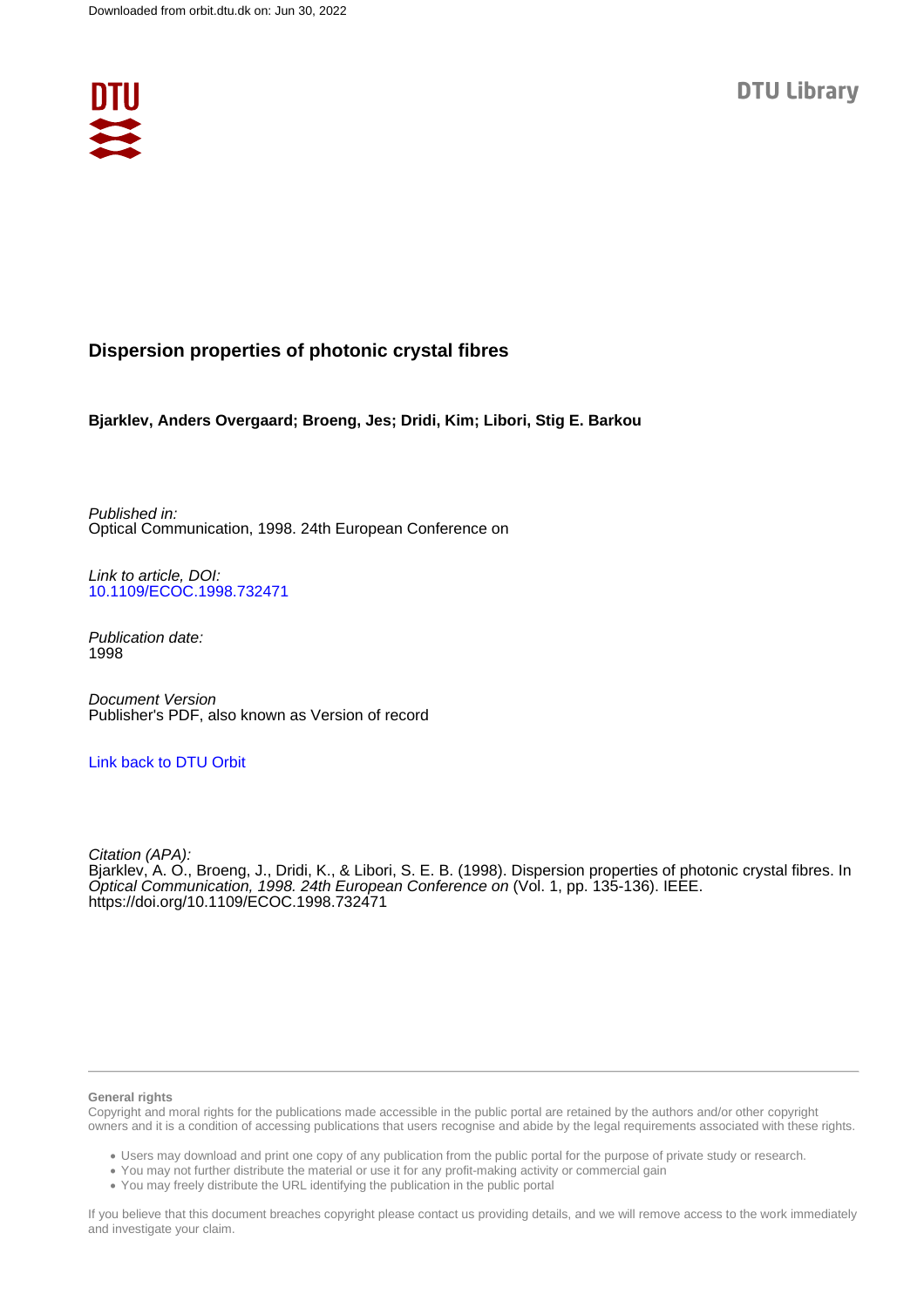# **DISPERSION PROPERTIES OF PHOTONIC CRYSTAL FIBRES**

## Anders Bjarklev (1), Jes Broeng (2), Kim Dridi (3), and Stig E. Barkou (4)

Department of Electromagnetic Systems, Technical University of Denmark., DTU Building 348, DK-2800, Lyngby, Denmark, Tel.: +45 45 88 14 44, **Fax:** +45 45 93 16 34, E-mail: (1) gb@emi.dtu.dk, (2) ib@emi.dtu.dk

*Abstract: Approximate dispersion and bending properties of all-silica two-dimensional photonic crystal fibres are characterised by the combination of an effective-index model and classical analysis tools for opfical fibres.* 

## **Introduction**

Together with the rapidly developing employment of wavelength division multiplexed optical communication systems, a renewed interest in the development of advanced optical fibres for new applications has been seen. The research primarily includes the further development of the mature silica fibre technology to handle amplification, dispersion compensation, nonlinearities etc. However, also completely new fibre concepts have been introduced over the past few years, among which we believe the photonic crystal fibre (PCF) [I] to be one of the most interesting.

The PCF is a silica fibre with a hexagonal array of air holes running down its length. It is particularly interesting from a waveguiding point of view, because it shows properties that are very different from standard optical fibres, including single-mode operation in a wavelength range from 337 nm to beyond 1550 nm <sup>[2]</sup>. In a recently published article <sup>[3]</sup>, further experimental and numerical evidence for the unique single-mode properties of the PCF was presented, and it was stated that the dispersion properties of the fibre are expected to exhibit some unusual features. Since it is exactly these properties that may decide whether or not the PCF is potentially interesting for future communication system applications, we have in this letter taken up the challenge of predicting the dispersion properties of these new fibres.

The approach for this analysis is based on the combination of the approximate effective-index model [2] developed for PCFs and well-established propagation models for standard optical fibres.

#### **Modelling of the photonic crystal fibre**

The PCF waveguide is formed by a hexagonal array of air holes (with diameter d) embedded in a silica matrix, where the center-to-center spacing between the nearest air holes is generally refered to as the pitch, **A.** 

For the calculation of the waveguiding properties of the fibre, point of reference is chosen in the effective-index model outlined in [2]. In this model, the waveguide consists of a core and a cladding region that have refractive indices  $n_{co}$  and  $n_{c}$ . The core is pure silica, but the definition of the refractive index of the microstructured cladding region is defined in terms of the propagation constant of the lowest order mode that could propagate in the infinite cladding material. This cladding mode field,  $\psi$ , is determined by solving the scalar-wave equation within a unit cell centered on one of the holes. By reflection symmetry the boundary condition at the cell edge (at radius  $\Lambda/2$ ) is  $d\psi/ds = 0$ , where *s* **is** the coordinate normal to the edge. The propagation constant of the resulting fundamental space-filling mode,  $\beta_{FSM}$ , is used to define the effective index of the cladding as  $n_{\text{eff}} = \beta_{\text{FSM}}/k$  (where k is the free-space propagation constant

of light with wavelength *h).* Now having determined the cladding- and core-index values, the approximate propagation properties of the PCF may be calculated as for a stepindex fibre with core index  $n_{co}$ , core radius  $\Lambda/2$ , and cladding index  $n_{cl} = n_{eff}$ . The present cladding-mode model only deviate from the one described in [2], by the addition of a wavelength dependent refractive index for silica through the Sellmeier formula [4]. Furthermore, the dispersion properties are calculated by numerical differentiation as described in [5].

In [2], the bending properties of the PCF was described by the introduction of a critical bend radius. However, in order to better characterise the unique PCF bending properties including both a low-wavelength and a long-wavelength bend-loss edge, we have here chosen to apply the bending loss formula described in [6].

#### **Comparison between standard fibres and PCFs**

To characterise the potential communication system applications of PCFs, it is natural to compare their properties to those of the standard optical fibre. Therefore, we first focus on the spectral spotsize variation of a PCF with a pitch of 2.3 µm, and an air-hole size given by  $d/\Lambda = 0.40$  (fibre parameters comparable to those presented in [2]). The calculated PCF spotsize is shown in Figure 1 as a function of wavelength together with the spotsizc of a standard stepindex fibre.

**Fig. 1: Spotsize comparison between standard fibre and photonic crystal fibre** 



The standard fibre has the same core-cladding refractiveindex difference as the PCF at the wavelength  $\lambda = 1.3 \mu m$ , and a core diameter of  $\Lambda$ . An important observation from this comparison is that the PCF has a much weaker wavelength dependency than the standard fibre.

The transparency **range** of the PCF was in [2] described to be ultimately limited by bend-loss edges at short wavelengths and at long wavelengths. Applying the formula of  $\frac{1}{135}$